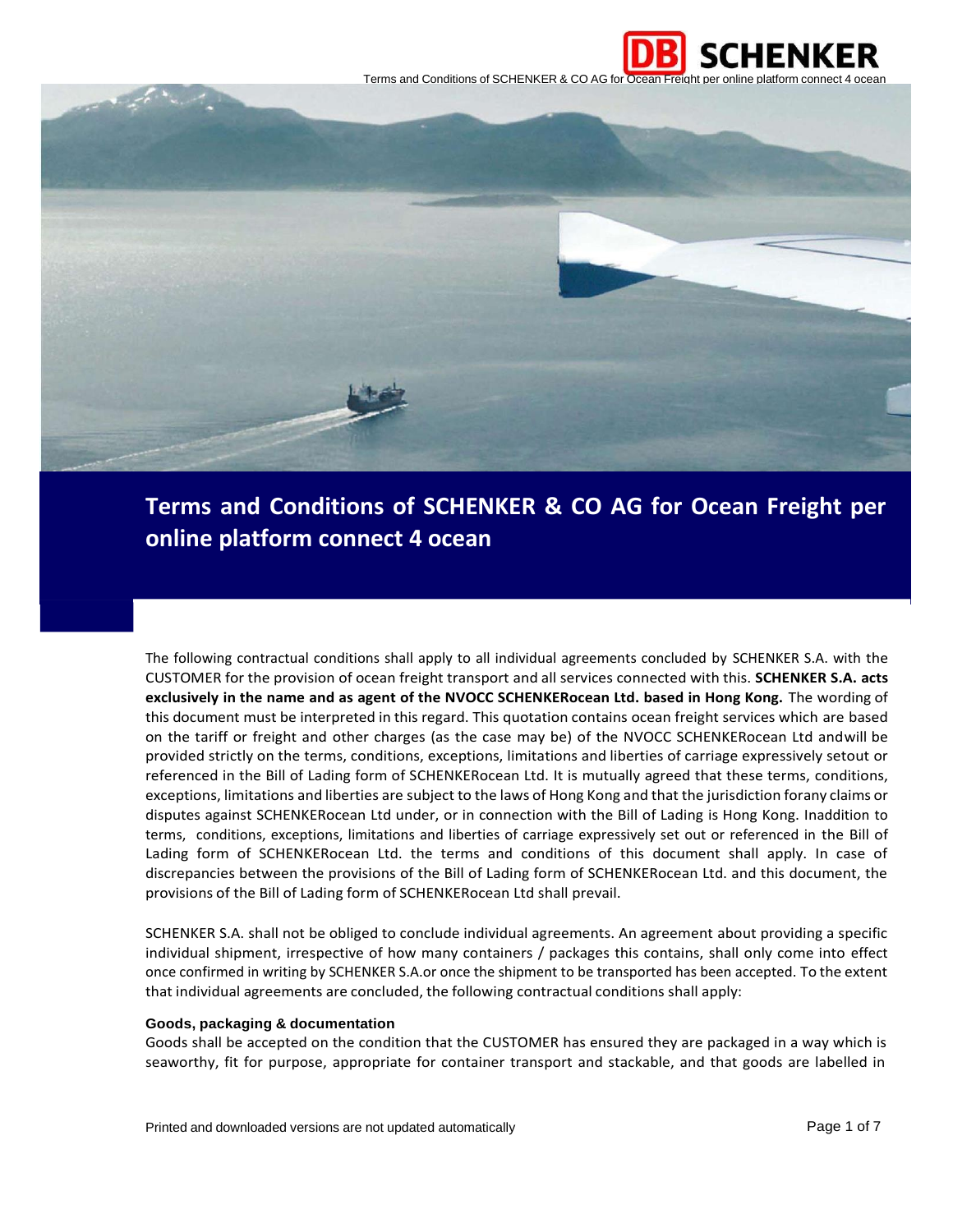

As at: February 2021

accordance with regulations. The CUSTOMER shall be responsible for loading and unloading the means of transport and securing the load. Unless otherwise expressly agreed, SCHENKER S.A's quotation only applies to the transport of non-hazardous commercial goods (as defined by the relevant dangerous goods regulations). The quotation shall be subject to unobstructed use of the routes, availability of the required cargo space and bookingof the shipment (or call-off and dispatch management) by SCHENKER S.A..

To the extent that empty containers are made available for loading in accordance with the order ('shipper's load, stowage and count'), the receiver must check immediately upon delivery that these are externally undamaged, suitable for loading and, in particular, have not been contaminated by odours. In the event of any complaints, these shall be made immediately in writing / electronically to SCHENKER S.A. If this notification is not made, SCHENKER S.A. shall not be liable for any damage to cargo which occurs as a result of defects of the containerexisting at the time of loading.

All transportation and loading devices (e.g. containers) must be returned in a clean and undamaged condition. Repairs following damage or cleaning costs shall be charged in accordance with the expenses document. Any damage to transportation and loading devices or contamination of these shall not be covered by transport insurance.

LCL: The goods must be stackable and able to be moved with a forklift and packed for transport by the CUSTOMER for groupage transportation by road / sea or air and labelled accordingly.

Hazardous goods are subject to the dangerous goods regulations relating to the means oftransport used; these goods must be enquired about separately and handled specially.

In general, orders from private individuals shall not be accepted. Transport of trade fair goods must be agreed separately.

Regulations for wooden packaging in the country of destination must be taken into account separately by the CUSTOMER.

It shall be the CUSTOMER's responsibility to submit the documents required for transportation.

The CUSTOMER shall be responsible for ensuring that all permissions required for the goods to be transported are attached. In the event of any negative consequences of this obligation not being observed, the CUSTOMER shall fully indemnify and hold harmless SCHENKER S.A. and shall accept any appropriate internal handling costs in connection with this.

# **Cargo insurance**

The freight forwarder / shipper shall have limited liability. The maximum liability limits provided in various international agreements shall apply. Cargo insurance reduces the CUSTOMER's corporate risk with regard to the variousliability limits and other hazards (e.g.force majeure). Taking out cargo insurance is recommended and can be done via a written order to SCHENKER S.A. at conditions in line with the market.

#### **Force majeure**

The party affected by a case of force majeure shall not be responsible and liable for any delays or impossibility of performance caused by this, nor for any resulting costs. Force majeure within the meaning of this provision shall be deemed to be all unforeseeable events or such events that – even if foreseeable – are beyond the sphere of influence of the affected party, and whose effects on contractual performance cannot be prevented through reasonable efforts by the affected party, e.g.: strikes, consequences of strikes, terrorism, war, extreme weather,

Printed and downloaded versions are not updated automatically example of the printed and downloaded versions are not updated automatically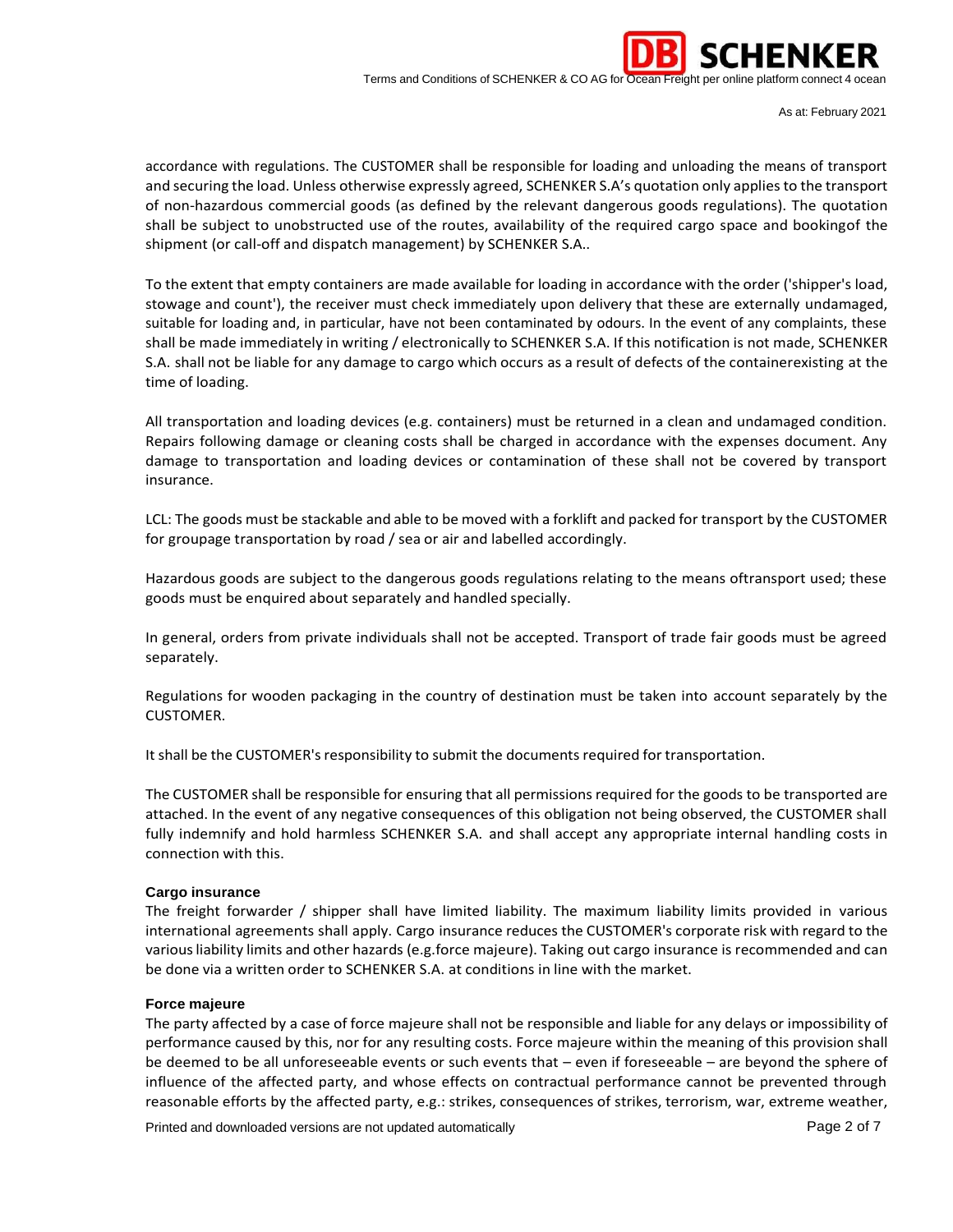

As at: February 2021

epidemics, pandemics, quarantine restrictions, governmental interference. Costs that SCHENKER S.A. incur as a result of force majeure, such as storage fees in port terminals affected by the consequences of strikes, shall beborne without exception by the CUSTOMER. It is expressly agreed that all additional costs (such as demurrage, detention and storage costs, additional costs arising from congestion of the port or terminal operations) shall be passed on without exception in accordance with the SCHENKERocean tariff. Costs not covered by the SCHENKERocean tariff shall be passed on to the CUSTOMER at cost. If force majeure lasts for more than 60 days, both parties shall be entitled to terminate this agreement for cause.

The novel coronavirus pandemic ("COVID-19") crisis, has affected the current space demand extraordinarily leading to a severe capacity situation in the ocean freight market. All carriers advised blank sailings in spring 2020. The current situation has an impact on all trades globally. SCHENKER & CO AG's quotation for CUSTOMER is based on the uninterrupted and largely unchanged ocean freight schedules pre-COVID-19 outbreak and does not consider the current, extraordinary market circumstances. SCHENKER S.A. therefore reserves the right to adjust our quotation unilaterally at later stage in case of further, unpredictable events caused or related to the COVID-19 pneumonia.

# **Additional services and costs, SCHENKERocean tariff**

Additional costs which arise out of a separate order by the CUSTOMER, such as cargo insurance, courier service or extra journeys, confirmations, certificates, notarisations, etc. shall be invoiced separately.

Official taxes (e.g. customs, import VAT etc.) and costs from official checks shall be borne by the CUSTOMER, passed on in accordance with fee documentation and payable immediately without exception.

Any demurrage, detention and storage costs (particularly port storage costs and costs for delayed return of containers) that may arise, as well as additional costs as a result of, in particular, congestion of port or terminal operations, shall be invoiced without exception according to the SCHENKERocean tariff. This is kept in SCHENKER S.A's offices and will be sent to the CUSTOMER on request.

Additional costs not covered by the SCHENKERocean tariff will be communicated on request and shall be passed on at cost.

Rebooking and change costs for shipments / containers already ordered shall be borne by the CUSTOMER in accordance with the SCHENKERocean tariff.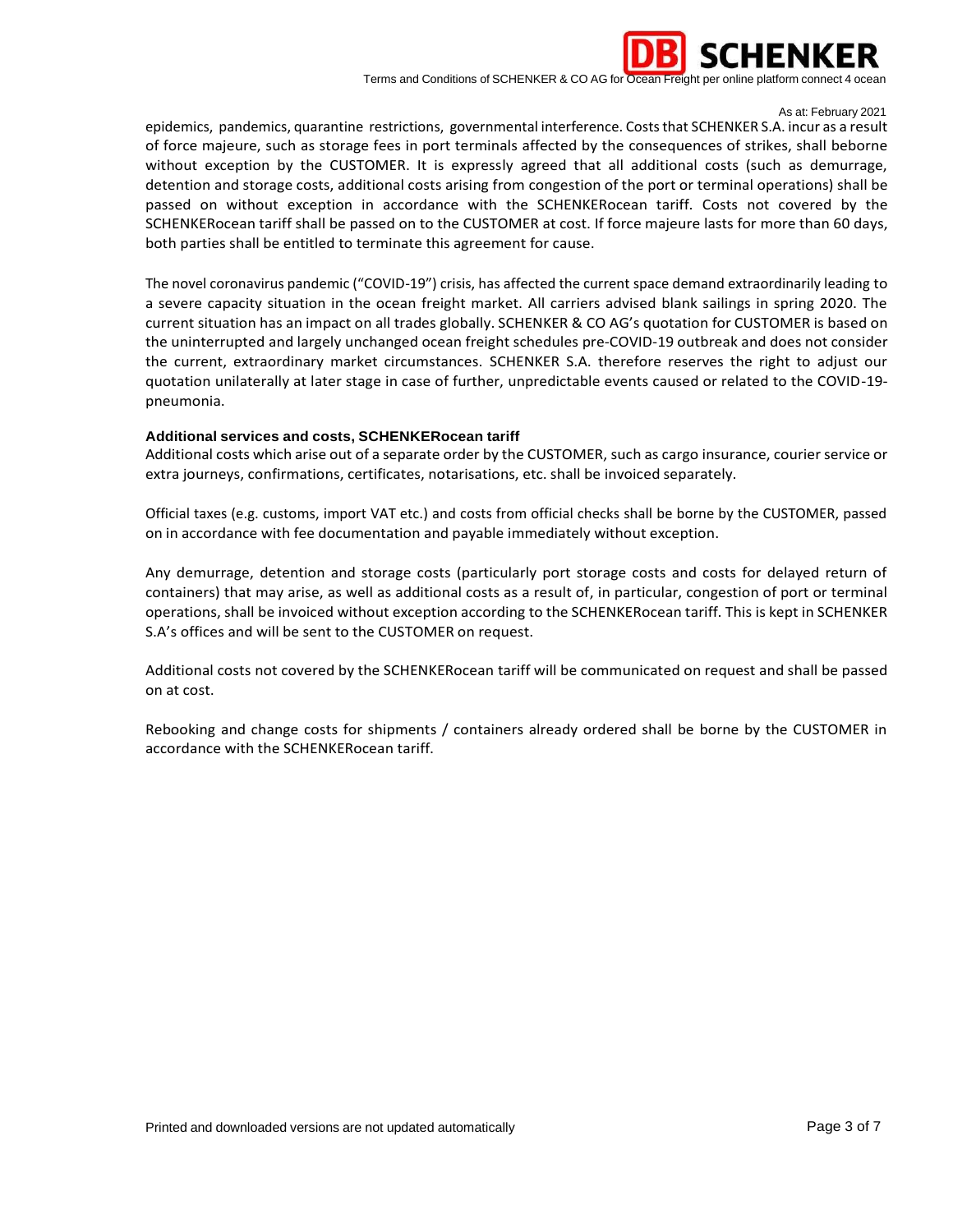

As at: February 2021

For cancellations by CUSTOMER the following rates shall apply:

• Booking cancellation between written order until 2 working days before planned pick-up

• booking cancellation 2 working days before planned pick-up 25% of offered rate • booking cancellation 1 working day before planned pick-up 50% of offered rate • booking cancellation on planned pick-up day 100% of offered rate.

EUR 500 / container

Loading time shall be free for 1.5 hrs (20'DC) and 2 hrs (40'DC), any standing time beyond this shall be charged to the CUSTOMER in accordance with the SCHENKERocean tariff.

Collection in the event of LCL / agreed groupage transportation shall be done using a standard truck. Special requests (hoists, loading equipment etc.) must be commissioned separately.

Document dispatch: The original bill of lading is a negotiable document, the loss of which shall be borne without exception by the CUSTOMER. In order to minimize this risk, dispatch by courier service is recommended, which shall, however, require a specific, written order by the CUSTOMER to SCHENKER & CO AG.

Information about the transport duration, tariff or other details shall be non-binding. Booking information and any concessions shall also be non-binding unless confirmed in writing. SCHENKER S.A. does not guarantee any fixed durations or dates.

Basically, any information on customs tariffs issued by employees of SCHENKER S.A. shall be non-binding and subject to alteration. This shall not release the CUSTOMER or someone commissioned by them from checking customs tariff numbers. SCHENKER S.A. only renders customs services as an agent on behalf of and for the account of the CUSTOMER.

Costs of returning empty containers to the port as instructed by the shipping company used shall be borne by the CUSTOMER.

The surcharges, port costs and public fees (e.g. tolls) listed are those which are current at the time the order is submitted. They are subject to alteration up to the day of shipment and are charged as being 'vatos' (valid at time of shipment).

If additional surcharges, costs and / or public fees are levied by the shipping company or other third parties up to the day of shipment (defined as the day stated on the B/L) or during the transport, whether this is before ocean transport, during ocean transport or onward shipment to the destination, which are not included in the SCHENKERocean tariff, SCHENKER S.A. shall pass these onto the CUSTOMER at cost. This particularly includesthe items listed below:

- High tide / low tide surcharges
- Congestion surcharges
- All demurrage and
- Detention charges
- Costs relating to waiting times
- Costs for gassing or degassing of containers
- Costs for phytosanitary processes (plant inspections etc.)
- Costs arising from customs inspections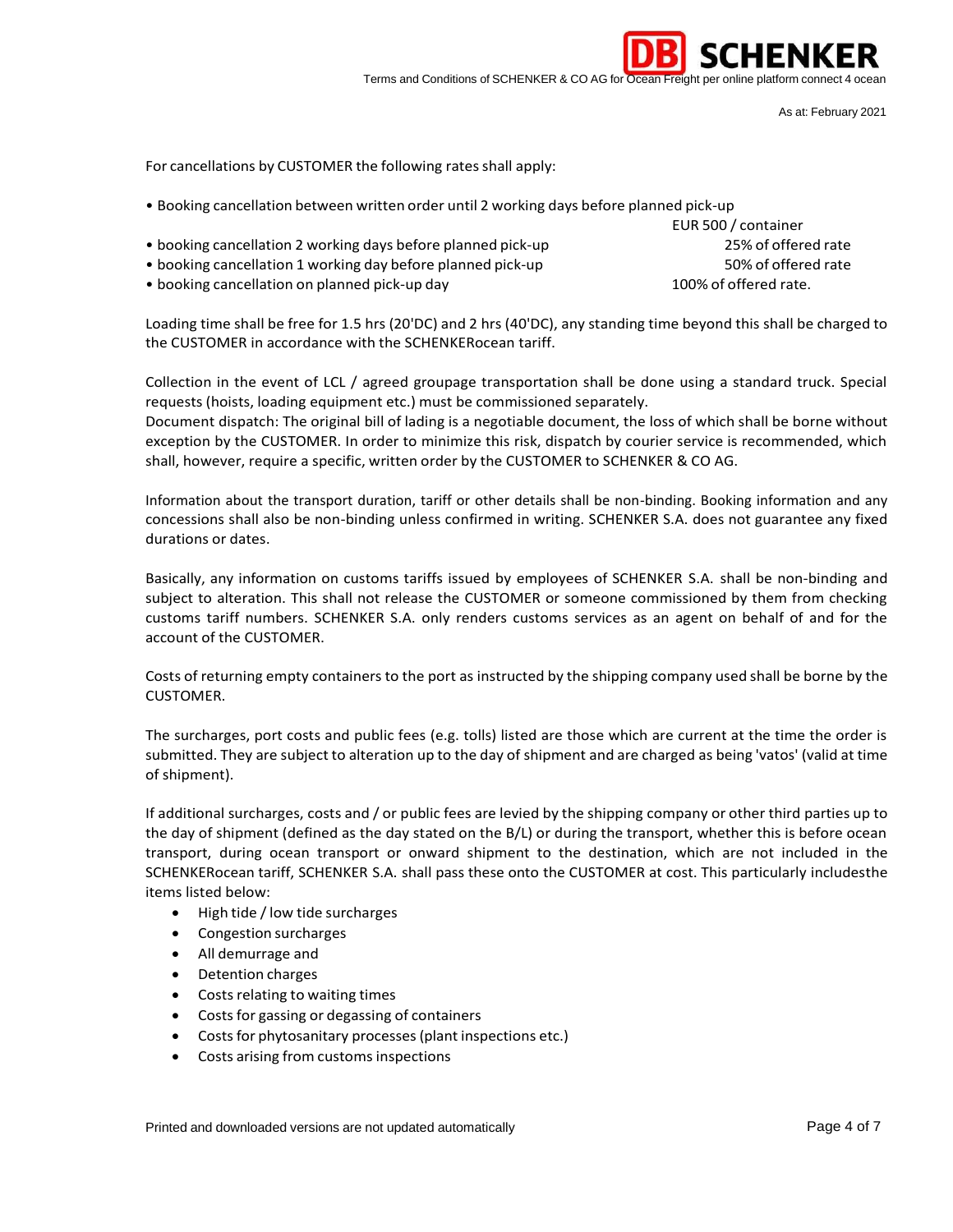

As at: February 2021

**SCHENKER** 

- Multiple stops (additional, unplanned stops)
- Assignment costs
- Delivery order fees

Availability of empty containers in the inland depot and acceptance of empty containers in the inland depot shall not be guaranteed by SCHENKER S.A. and shall depend on the acceptance of the shipping company used.

If the stated, surcharge-free maximum goods value is exceeded, the surchargesinvoiced by the shipping company shall be passed on to the CUSTOMER.

# **Data Protection**

Both SCHENKER S.A. and the CUSTOMER shall, in relation to personal data acquired under this Agreement, if any, process the personal data only to the extent, and in such a manner, as is necessary for the performance of their obligations under this Agreement in full compliance to the General Data Protection Regulation (EU) 2016/679 (GDPR) and any local equivalent law, if this is stronger.

## **General**

The delivery dates listed in quotations by SCHENKER S.A. are based on information from the shipping company; SCHENKER S.A. has no influence on them. SCHENKER S.A. shall never be liable for any deliverydates specified in the quotation being exceeded. SCHENKER S.A. shall not be liable for any delays in the portof departure or during the journey or for any changes to departure and arrival days or cargo closing dates, or in the event of force majeure.

SCHENKER S.A. shall be free to choose their own subcontractors.

The conditions listed shall apply for ocean freight export on a freight prepaid basis only and if the order is placed via the platform connect 4 ocean.

The conditions listed shall apply for ocean freight import on a freight collect basis only and if the order is placed via the platform connect 4 ocean.

Unless otherwise agreed, invoices to the CUSTOMER shall be payable without deduction. The second day after the invoice date shall be deemed to be the invoice receipt date. If the CUSTOMER claims a different receipt date, they must provide evidence of the receipt date. If payment is delayed, late payment interest shall be charged in line with the interest ratesin accordance with Article 3 of the Law 2842/2000 and the Greek Civil Code, currently 7.25%.

The conditions offered shall only apply if the whole route is booked.

All prices shall be net and exclusive of statutory value added tax.

Unless otherwise agreed, quotations and invoices shall be issued exclusively in EUR. If they need to be converted into another currency and / or from another currency into EUR, this shall be based on the conversion rates of SCHENKER S.A. (https:/[/www.dbschenker.com/de-en/products/ocean-freight/conversion-rate\); f](http://www.dbschenker.com/de-en/products/ocean-freight/conversion-rate)%3B)or imports,this shall be the rate valid seven days before the ship's planned arrival and for exports, seven days before the ship's planned departure. Alternatively, the in-house rate or current rate of SCHENKER S.A. can be used, unless a different, written agreement has been concluded between the contractual partners. SCHENKER S.A. reserves the right to choose which rates and / or tariffs to use.

Regardless of the price rates mentioned in the contract, SCHENKER S.A. reserves the right to call the CUSTOMER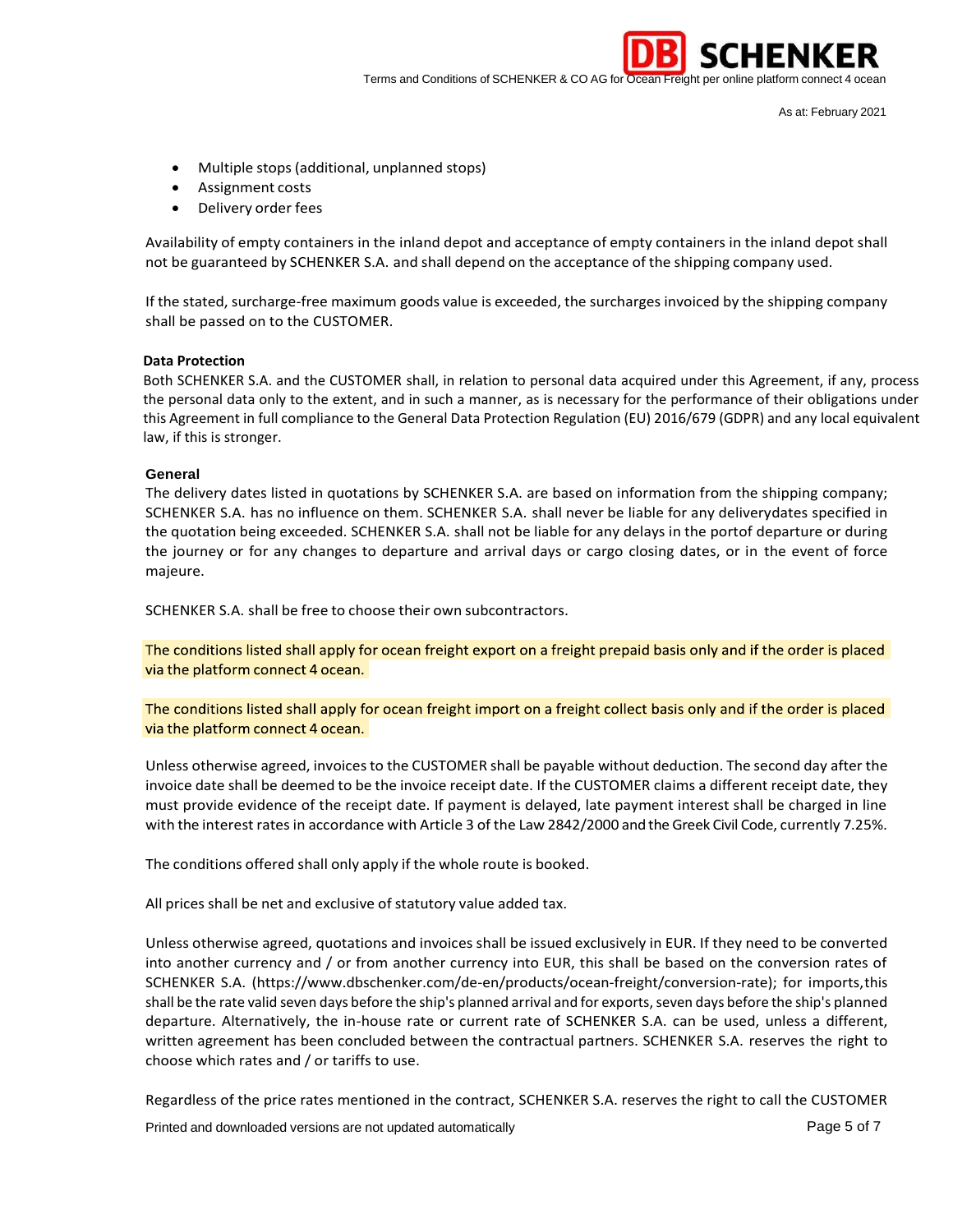

As at: February 2021

to make an exceptional amendment of the rates and/or the rules of remuneration in case of the occurrence of one or more of the following circumstances:

1) change of any of the parameters defined in the contract by at least 5%.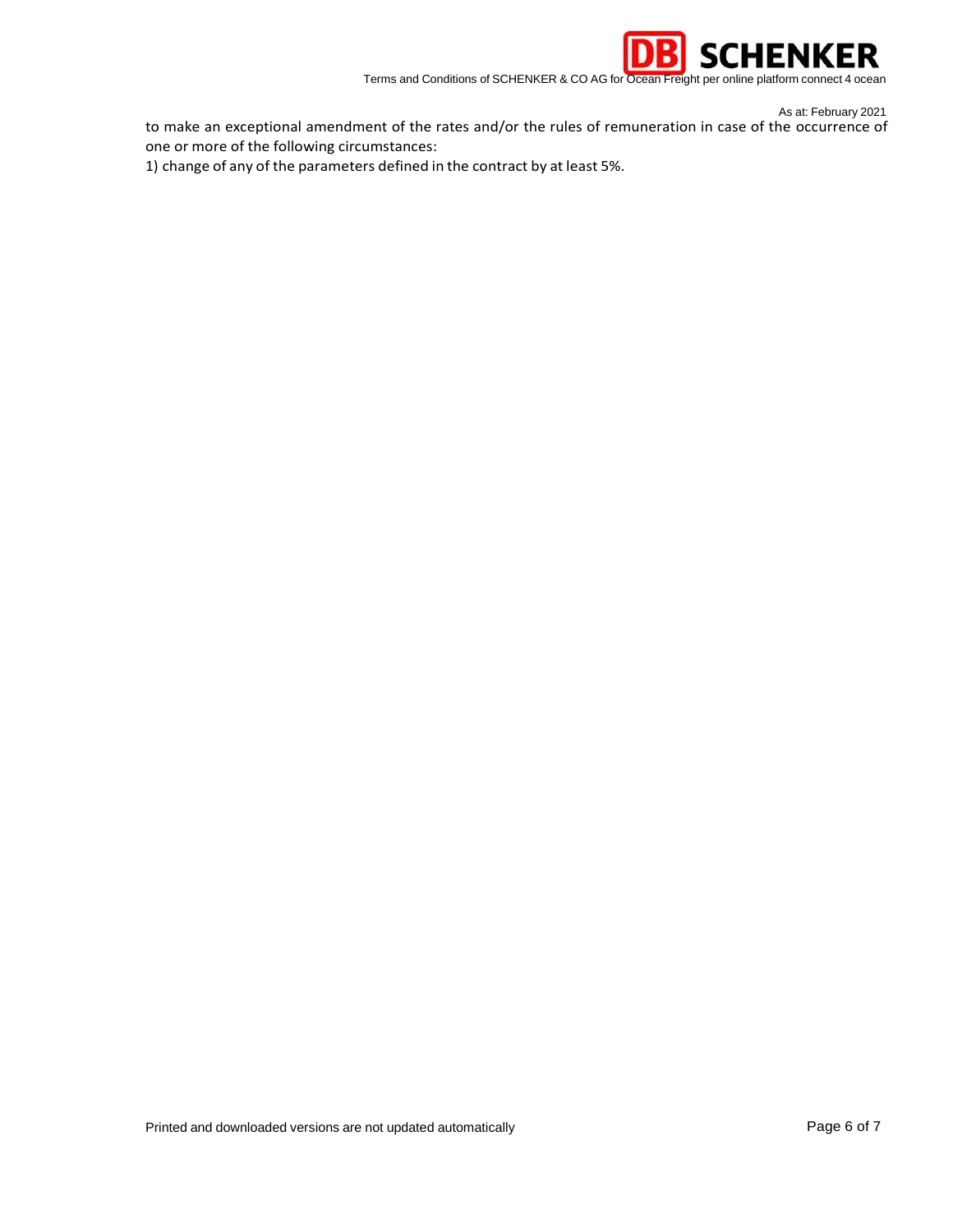

As at: February 2021

2) Occurrence of an event independent from the SCHENKER S.A., resulting in a significant increase of the costs of the provision of services, which could not have been predicted or the scale of the increase caused by that event could not have been determined precisely at the moment of signing this Contract or at the moment of the latest amendment.

In case of the occurrence of the premises mentioned in the paragraph above, SCHENKER S.A. shall notify the CUSTOMER in writing, under pain of nullity, 7 (seven) days in advance, about the change of the price rates and/or the rules of remuneration – applicable after 3 (three) days from the confirmation. If the CUSTOMER does not consent to the change of the price rates and/or the rules of remuneration or if, within 14 (fourteen) days from the date of the notification, the Parties do not sign an amendment to the Contract, SCHENKER S.A. shall be entitled to terminate the Contract with a 14 fourteen days' notice, which entitlement can be realized by SCHENKER S.A. within 30 (thirty) days from the date of the receipt of the information about the lack of consent from the CUSTOMER to change the price rates and/or the rules of remuneration or the failure of the Parties to sign an amendment to the Contract by the date indicated by SCHENKER & CO AG. During the period of notice existing, unchanged rates or rules of remuneration shall apply.

The quotation is meant exclusively for the CUSTOMER to whom it is addressed. The quotation shall be handled confidentially and may only be shared with third parties with the express, written authorization of SCHENKER & CO AG. The offershall expire if it is not chosen by the Customer within the same browser session and accepted by SCHENKER S.A.in accordance with the procedure herein stated latest 14 days from the date of its issue.

Regardless of a fixed contract term, SCHENKER S.A. has the right to terminate the contract with a notice period of 30 days.

SCHENKER S.A.is entitled to approach the CUSTOMER to negotiate a variation of contractual obligations to manage possible difficulty faced, e.g. unavailability of carrier's capacity, longer shipment routes/times, port and/or border congestions, significant reduction of volumes, etc. Possible variations include inter alia interim rights and obligations or suspension of KPIs.

The Parties agree that export, import and re-export of goods and/or the provision of related services may be subject to trade laws and regulations validly enacted by a competent authority ("Trade Regulations"), which may inter alia include EU and U.S. export laws and regulations. Each Party warrants and represents that, in the fulfilment of its obligations under the Agreement it complies and will continue to comply with all Trade Regulations applicable to it, which may include, but not be limited to sanctions requirements, antiboycott restrictions and restricted party screening in export, customs, import and in-country activities. CUSTOMER is responsible for determining whether CUSTOMER's goods are subject to such Trade Regulations and will obtain all necessary licenses, approvals, authorizations and/or exemptions thereto and will provide SCHENKER S.A. with all relevant information SCHENKER S.A. may reasonably request for review of compliance with Trade Regulations prior to SCHENKERSAS performance of respective Services. With respect to Services related to countries for which U.S. embargos have been imposed or are imposed in the future, CUSTOMER specifically confirms that (i) these shipments will not contain U.S. origin products or products with a U.S. content, except in accordance with an applicable authorization from competent U.S. government authorities and (ii) these shipments and/or other services related to such countries will have no U.S. connections, unless such shipments and/ or services are authorized by competent U.S. government authorities. SCHENKER S.A. reserves the right to suspend provision of Services without any liability in cases where any trade restrictions apply, are newly imposed/ re-imposed, or amended or if SCHENKER S.A. business bank rejects to process the transactions in connection with Services. CUSTOMER acknowledges that SCHENKER S.A. is not obligated and will not provide services relating to goods for internal repression, ITAR goods and/or military goods and warrants to not hand over or have handed over such